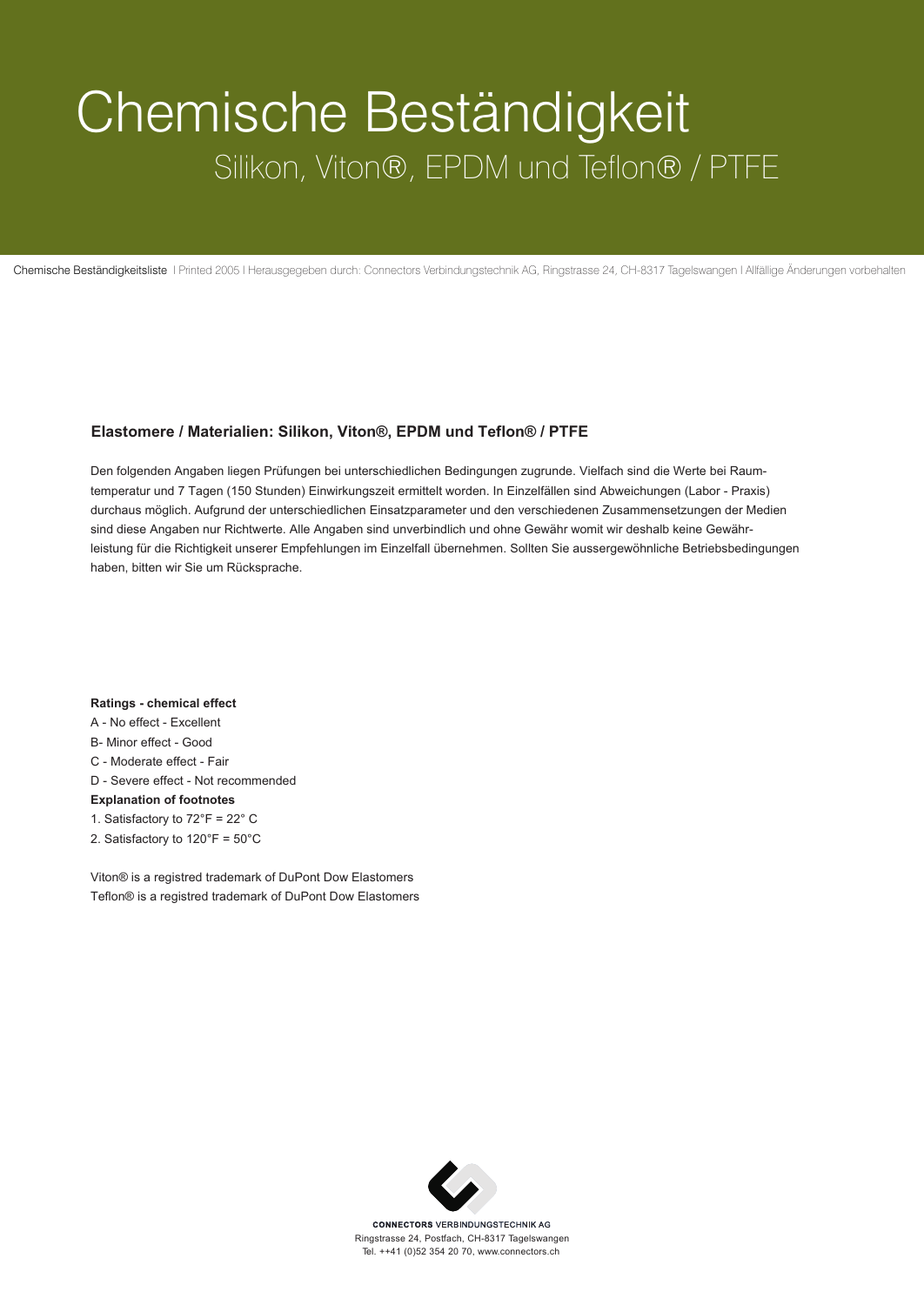| <b>Chemicals</b>                 | <b>Silicone</b>          | Viton®                   | <b>EPDM</b> | Teflon <sup>®</sup> / PTFE |  |
|----------------------------------|--------------------------|--------------------------|-------------|----------------------------|--|
| A                                |                          |                          |             |                            |  |
| <b>ACETALDEHYDE</b>              | Α                        | D                        | A           | Α                          |  |
| <b>ACETAMIDE</b>                 | В                        | B                        | A           | Α                          |  |
| <b>ACETATE SOLVENT</b>           | С                        | D                        | Α           | Α                          |  |
| ACETIC ACID, GALACIAL            | B                        | D                        | B           | Α                          |  |
| <b>ACETIC ACID 20%</b>           | B                        | B                        | A           | A                          |  |
| <b>ACETIC ACID 80%</b>           | В                        | B                        | Α           | Α                          |  |
| <b>ACETIC ACID</b>               | С                        | B                        | A           | Α                          |  |
| <b>ACETIC ANHYDRIDE</b>          | C                        | D                        | B           | Α                          |  |
| <b>ACETONE</b>                   | B                        | D                        |             |                            |  |
|                                  |                          |                          | A           | A                          |  |
| ACETYL CHLORIDE (DRY)            | С                        | Α                        | D           | Α                          |  |
| <b>ACETYLENE</b>                 | В                        | Α                        | Α           | Α                          |  |
| <b>ACRYLONITERILE</b>            | D                        | D                        | D           | A                          |  |
| <b>ALCOHOLS:</b>                 | D                        | $\mathsf{D}$             | D           | $\mathsf{A}$               |  |
| AMYL                             | D                        | B                        | Α           | A                          |  |
| <b>BENZYL</b>                    | $\overline{\phantom{a}}$ | Α                        | B           | Α                          |  |
| <b>BUTYL</b>                     | B                        | A                        | B           | Α                          |  |
| <b>DIACETONE</b>                 | D                        | D                        | A           | A                          |  |
| <b>ETHYL</b>                     | В                        | Α                        | Α           | Α                          |  |
| <b>HEXYL</b>                     | В                        | C                        | C           | Α                          |  |
| <b>ISOBUTYL</b>                  | Α                        | Α                        | Α           | A2                         |  |
| <b>ISOPROPYL</b>                 | Α                        | Α                        | A           | A2                         |  |
| <b>METHYL</b>                    | Α                        | B <sub>2</sub>           | A           | Α                          |  |
| <b>OCTYL</b>                     | B                        | B                        | Α           |                            |  |
| PROPYL                           | Α                        | Α                        | A           | Α                          |  |
| ALUMINIUM CHLORIDE 20%           | B                        | Α                        | A           | Α                          |  |
| ALUMINIUM CHLORIDE               | B                        | Α                        | A           | Α                          |  |
| ALUMINIUM FLUORIDE               | B                        | Α                        | A           | A                          |  |
| ALUMINIUM HYDROXIDE              |                          | Α                        | Α           | Α                          |  |
| ALUMINIUM POTASSIUM SULFATE 10%  | Α                        | Α                        | Α           | Α                          |  |
| ALUMINIUM POTASSIUM SULFATE 100% | A                        | Α                        | A           | A                          |  |
| <b>ALUMINIUM SULFATE</b>         | Α                        | Α                        | Α           | Α                          |  |
| <b>AMINES</b>                    | B                        | D                        | B           | A2                         |  |
| AMMONIA 10%                      |                          | D                        | Α           | Α                          |  |
| AMMONIA ANHYDROUS                | D                        | D                        | Α           | A                          |  |
| AMMONIA, LIQUID                  | $\overline{\phantom{a}}$ | D                        | Α           | Α                          |  |
| AMMONIA NITRATE                  |                          | D                        | Α           | Α                          |  |
| <b>AMMONIUM BIFLUORIDE</b>       |                          | Α                        | A2          | Α                          |  |
| AMMONIUM CARBONATE               |                          | $\overline{\phantom{a}}$ | Α           | Α                          |  |
| AMMONIUM CASENITE                |                          |                          |             |                            |  |
| AMMONIUM CHLORIDE                | Α                        | Α                        | Α           | Α                          |  |
| AMMONIUM HYDROXIDE               |                          | B                        | Α           | A                          |  |
| AMMONIUM NITRATE                 |                          | Α                        | A           | Α                          |  |
| AMMONIUM OXALATE                 |                          |                          |             |                            |  |
| AMMONIUM PERSULFATE              | Α                        | Α                        | Α           | A1                         |  |
| AMMONIUM PHOSPHATE, DIBASIC      | Α                        | Α                        | Α           | A2                         |  |
| AMMONIUM PHOSPHATE, MONOBASIC    | Α                        | A                        | Α           | Α                          |  |
| AMMONIUM PHOSPHATE, TRIBASIC     | Α                        | Α                        | Α           | Α                          |  |
| AMMONIUM SULFATE                 |                          | Α                        | Α           | Α                          |  |
| <b>AMMONIUM THIOSULFATE</b>      | D                        | $\overline{\phantom{a}}$ |             |                            |  |
| AMYL ACETATE                     | D                        | D                        | A           | Α                          |  |
| AMYL ALCOHOL                     | D                        | в                        | Α           | Α                          |  |
| AMYL CHLORIDE                    | D                        | <b>B1</b>                | D           | Α                          |  |
| <b>ANILINE</b>                   | D                        | $\mathsf C$              | B           | Α                          |  |
| <b>ANTI FREEZE</b>               |                          | Α                        |             |                            |  |
| <b>ANTIMONY TRICHLORIDE</b>      |                          | A <sub>2</sub>           | <b>B1</b>   | Α                          |  |
| AQUA REGIA (80% hci, 20% HNO3)   | D                        | В                        | С           |                            |  |
| AROCHLOR 1248                    | B                        | Α                        | В           | Α<br>Α                     |  |
| AROMATIC HYDROCARBONS            | D                        | Α                        | D           |                            |  |
| ARSENIC ACID                     |                          |                          | A2          | Α                          |  |
| <b>ASPHALT</b>                   | Α<br>D                   | A <sub>2</sub><br>Α      | D           | A1                         |  |
|                                  |                          |                          |             |                            |  |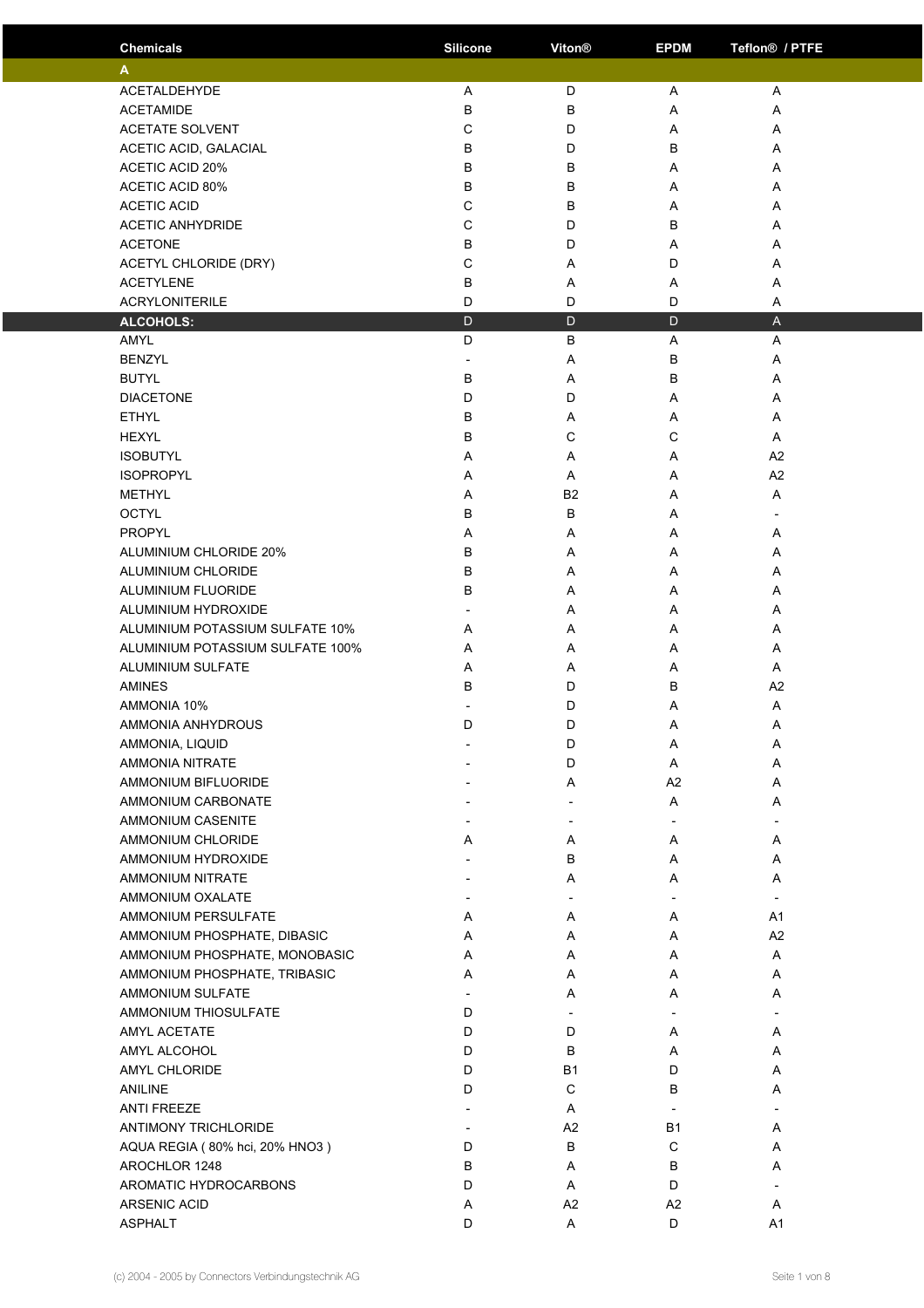| B                         | <b>Silicone</b>          | Viton®    | <b>EPDM</b>              | Teflon <sup>®</sup> / PTFE |  |
|---------------------------|--------------------------|-----------|--------------------------|----------------------------|--|
| <b>BARIUM CARBONATE</b>   |                          | Α         | A                        | Α                          |  |
| <b>BARIUM CHLORIDE</b>    | A                        | Α         | A                        | A                          |  |
| <b>BARIUM CYANIDE</b>     |                          | A         | A                        | A <sub>1</sub>             |  |
| <b>BARIUM HYDROXIDE</b>   | Α                        | Α         | A                        | A                          |  |
| <b>BARIUM NITRATE</b>     |                          | A         | A                        | A <sub>1</sub>             |  |
| <b>BARIUM SULFATE</b>     | A                        | Α         | A                        | A                          |  |
| <b>BARIUM SULFIDE</b>     | A                        | A         | A                        | A                          |  |
| <b>BEER</b>               | Α                        | Α         | A                        | A                          |  |
| <b>BEET SUGAR LIQUIDS</b> | A                        | A         | A                        | A <sub>1</sub>             |  |
| <b>BEZALDEHYDE</b>        | D                        | D         | A                        | A <sub>1</sub>             |  |
| <b>BENZENE</b>            | D                        | Α         | D                        | A                          |  |
| <b>BENZOIC ACID</b>       | B                        | Α         | D                        | A2                         |  |
| <b>BENZOL</b>             | $\overline{\phantom{a}}$ | A         | B                        | A                          |  |
| BORAX (SODIUM BORATE)     | B                        | A         | A                        | A                          |  |
| <b>BORIC ACID</b>         | A                        | A         | A                        | A                          |  |
| <b>BREWERY SLOP</b>       |                          | Α         |                          |                            |  |
| <b>BROMINE</b>            | D                        | A         | D                        | A                          |  |
| <b>BUTADIENE</b>          | D                        | B         | $\mathsf{C}$             | A2                         |  |
| <b>BUTANE</b>             | D                        | A         | D                        | A                          |  |
| BUTANOL (BUTYL ALCOHOL 9  | B                        | A         | B                        | A <sub>2</sub>             |  |
| <b>BUTTER</b>             | B                        | Α         | A                        | A                          |  |
| <b>BUTTERMILK</b>         | $\overline{\phantom{a}}$ | A         | $\overline{\phantom{a}}$ | A                          |  |
| <b>BUTYLENE</b>           | D                        | Α         | D                        | A                          |  |
| <b>BUTYLACETATE</b>       | D                        | D         | B                        | A                          |  |
| <b>BUTYRIC ACID</b>       |                          | <b>B1</b> | B                        | A2                         |  |

| C.                           | <b>Silicone</b>          | <b>Viton®</b>            | <b>EPDM</b>              | Teflon <sup>®</sup> / PTFE |  |
|------------------------------|--------------------------|--------------------------|--------------------------|----------------------------|--|
| <b>CALCIUM BISULFATE</b>     |                          |                          |                          |                            |  |
| CALCIUM BISULFIDE            | $\overline{a}$           | Α                        | $\mathsf C$              | Α                          |  |
| <b>CALCIUM BISULFITE</b>     | Α                        | Α                        | D                        | Α                          |  |
| CALCIUM CARBONATE            | Α                        | Α                        | Α                        | Α                          |  |
| <b>CALCIUM CHLORATE</b>      | $\overline{\phantom{a}}$ | A                        | A                        | A                          |  |
| <b>CALCIUM CHLORIDE</b>      | A                        | A                        | A                        | A                          |  |
| <b>CALCIUM HYDROXIDE</b>     | A                        | A                        | A                        | A                          |  |
| CALCIUM HYPOCHLORIDE         | B                        | A                        | <b>B1</b>                | A                          |  |
| <b>CALCIUM SULFATE</b>       | $\overline{\phantom{a}}$ | A                        | Α                        | A                          |  |
| CALGON                       | $\overline{a}$           | Α                        | Α                        | $\overline{a}$             |  |
| <b>CANE JUICE</b>            | A                        | Α                        | Α                        | Α                          |  |
| CARBOLIC ACID 8 SEE PHENOL 9 | D                        | A                        | B                        | Α                          |  |
| <b>CARBON BISULFIDE</b>      | $\overline{\phantom{a}}$ | A                        | D                        | $\overline{a}$             |  |
| <b>CARBON DIOXIDE</b>        | B                        | B                        | B                        | Α                          |  |
| CARBON DIOXIDE (DRY)         | B                        | В                        | $\sf B$                  | Α                          |  |
| CARBON DIOXIDE (WET)         | B                        | B                        | $\sf B$                  | Α                          |  |
| CARBON DISULFIDE             |                          | A1                       | D                        | A                          |  |
| <b>CARBON MONOXIDE</b>       | A                        | A                        | Α                        | A                          |  |
| <b>CARBON TETRACHLORIDE</b>  | D                        | A                        | D                        | A                          |  |
| <b>CARBONATED WATER</b>      | $\overline{a}$           | A                        | $\overline{a}$           | $\overline{\phantom{a}}$   |  |
| <b>CARBONIC ACID</b>         | A                        | A                        | Α                        | Α                          |  |
| <b>CATSUP</b>                | $\overline{a}$           | Α                        | $\mathsf{C}$             | $\overline{\phantom{a}}$   |  |
| CHLOROACETIC ACID            | $\overline{\phantom{a}}$ | D                        | B                        | Α                          |  |
| CHLORIC ACID                 |                          | $\overline{\phantom{a}}$ | $\overline{a}$           | Α                          |  |
| <b>CHLORINATED GLUE</b>      |                          | Α                        | B                        | $\overline{\phantom{a}}$   |  |
| CHLORINE, ANHYDROUS LIQUID   | $\overline{a}$           | Α                        | $\mathsf{C}$             | Α                          |  |
| CHLORINE, DRY                | D                        | Α                        | Α                        | Α                          |  |
| <b>CHLORINE WATER</b>        | $\overline{\phantom{a}}$ | A                        | $\mathsf C$              | A                          |  |
| CHLOROBENZENE (MONO)         | D                        | A                        | D                        | B                          |  |
| <b>CHLOROFORM</b>            | D                        | A                        | D                        | A <sub>1</sub>             |  |
| CHLOROSULFONIC ACID          | D                        | C                        | D                        | Α                          |  |
| CHOCOLATE SYRUP              | $\overline{\phantom{a}}$ | Α                        | $\overline{\phantom{a}}$ | Α                          |  |
| <b>CHROMIC ACID 5%</b>       | C                        | Α                        | Α                        | Α                          |  |
| <b>CHROMIC ACID 10%</b>      | C                        | B                        | $\mathsf C$              | Α                          |  |
| CHROMIC ACID 30%             | C                        | Α                        | B                        | Α                          |  |
| CHROMIC ACID 50%             | C                        | Α                        | B                        | A <sub>2</sub>             |  |
| <b>CIDER</b>                 | $\overline{\phantom{a}}$ | Α                        | $\overline{a}$           | $\overline{\phantom{a}}$   |  |

(c) 2004 - 2005 by Connectors Verbindungstechnik AG Seite 2 von 8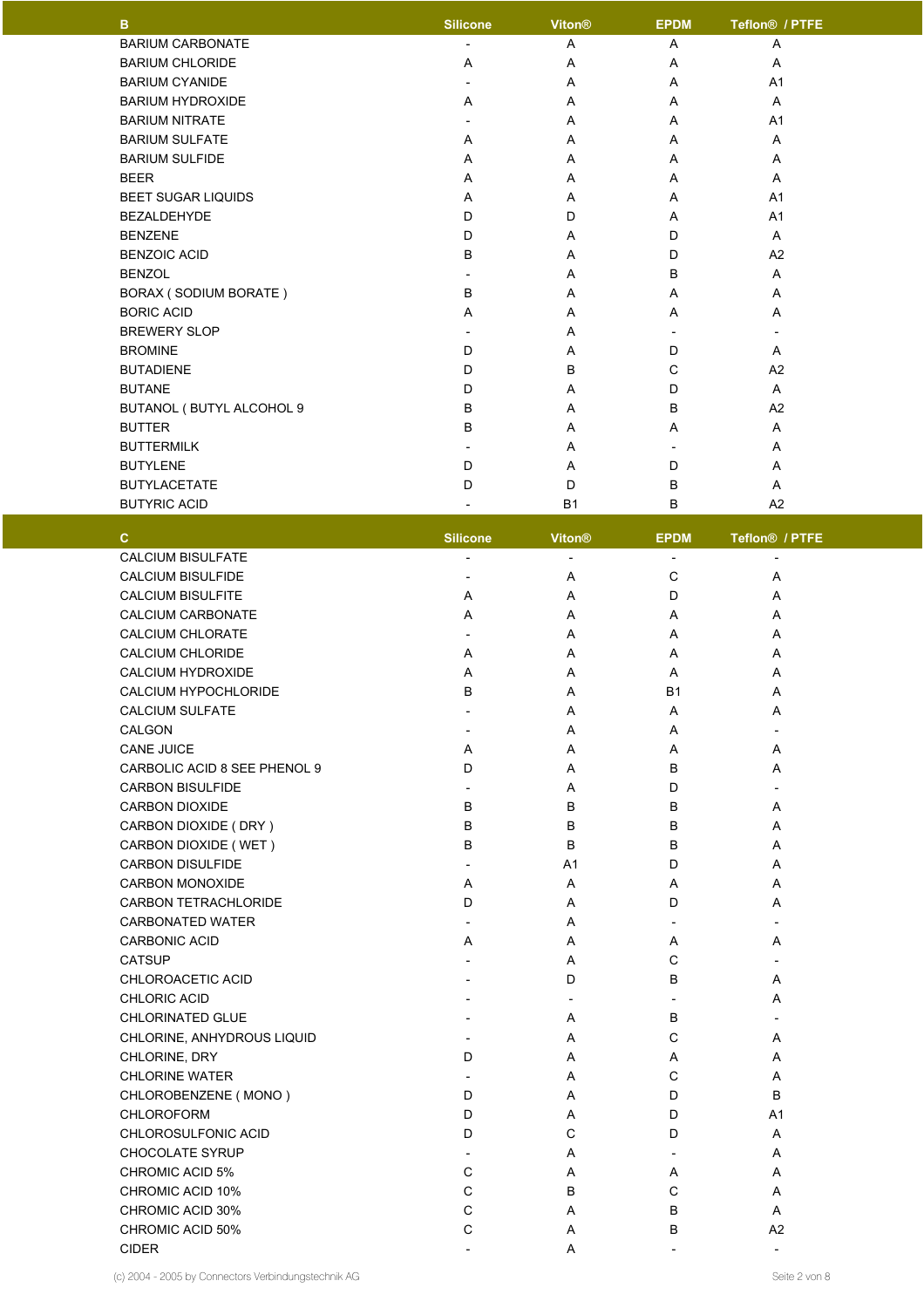| <b>CITRIC ACID</b>       | A | A | A | A |  |
|--------------------------|---|---|---|---|--|
| <b>CITRIC OILS</b>       |   | A |   |   |  |
| CLOROX (BLEACH)          |   | A | B | A |  |
| <b>COFFEE</b>            | A | A | A |   |  |
| <b>COPER CHLORIDE</b>    | A | A | A | A |  |
| <b>COPPER CYANIDE</b>    | A | A | A | A |  |
| <b>COPPER NITRATE</b>    |   | A |   | A |  |
| <b>COPPER SULFATE 5%</b> | A | A | A | A |  |
| COPPER SULFATE > 5%      | A | A | A | A |  |
| <b>CREAM</b>             |   | A |   | A |  |
| <b>CRESOLS</b>           | D | D | D |   |  |
| <b>CRESYLIC ASID</b>     | D | D | D | A |  |
| <b>CYANIC ACID</b>       |   | A |   | A |  |
| CYCLOHEXANE              | D | A |   | A |  |
|                          |   |   |   |   |  |

| D                    | <b>Silicone</b> | <b>Viton<sup>®</sup></b> | <b>EPDM</b> | Teflon <sup>®</sup> / PTFE |
|----------------------|-----------------|--------------------------|-------------|----------------------------|
| <b>DETERGENTS</b>    | A               | A                        | A           | A                          |
| <b>DICHLORETHANE</b> |                 | С                        | -           | A <sub>1</sub>             |
| DIESEL FUEL          |                 | $\overline{A}$           | D           | A                          |
| <b>DIETHYLAMINE</b>  | в               | D                        | В           | A                          |
| DIETHYLENE GLYCOL    | в               | $\overline{\mathsf{A}}$  | A           | A <sub>2</sub>             |
| DIPHENYL OXIDE       |                 | A                        | D           | A1                         |
| <b>DYES</b>          |                 |                          |             |                            |

| Е                               | <b>Silicone</b> | <b>Viton®</b> | <b>EPDM</b> | Teflon <sup>®</sup> / PTFE |  |
|---------------------------------|-----------------|---------------|-------------|----------------------------|--|
| EPSOM SALTS (MAGNESIUM SULFATE) | A               | A             | A           | A                          |  |
| <b>ETHANE</b>                   |                 | A             | D           | A                          |  |
| <b>ETHANOLAMINE</b>             | в               |               | в           | A                          |  |
| <b>ETHER</b>                    |                 | С             | С           | A                          |  |
| ETHYL ACETETE                   | в               |               | B           | A                          |  |
| <b>ETHYL CHLORIDE</b>           | D               | A             | A           | A                          |  |
| <b>ETHYL SULFATE</b>            |                 | A             |             | A                          |  |
| ETHYLENE CHLORIDE               | D               | <sub>B</sub>  | D           | A                          |  |
| ETHYLENE DICHLORIDE             |                 | A             | С           | A                          |  |
| <b>ETHYLENE GLYCOL</b>          | A               | A             | A           | A                          |  |
| ETHYLENE OXYDE                  |                 |               |             | $\mathsf{A}$               |  |

| F.                       | <b>Silicone</b> | <b>Viton®</b>            | <b>EPDM</b>              | Teflon <sup>®</sup> / PTFE |
|--------------------------|-----------------|--------------------------|--------------------------|----------------------------|
| <b>FATTY ACIDS</b>       |                 |                          |                          |                            |
| <b>FERRIC CHLORIDE</b>   | B               | A                        | A                        | Α                          |
| <b>FERRIC NITRATE</b>    | C               | A                        | A                        | A                          |
| <b>FERRIC SULFATE</b>    | B               | A                        | A                        | Α                          |
| <b>FERROUS CHLORIDE</b>  |                 | A                        | $\overline{\phantom{a}}$ | A                          |
| <b>FERROUS SULFATE</b>   |                 | $\overline{\phantom{a}}$ | Α                        | A                          |
| <b>FLUOBORIC ACID</b>    |                 |                          | A2                       | A                          |
| <b>FLUORINE</b>          | D               | B                        | A <sub>1</sub>           | A                          |
| <b>FLUORSILICIC ACID</b> |                 | $\overline{\phantom{a}}$ | A2                       | A                          |
| FORMALDEHYDE 40%         |                 | A                        | A                        | A                          |
| FORMALDEHYDE 100%        | B               | D                        | A                        | A                          |
| <b>FORMIC ACID</b>       | B               | C                        | A                        | A                          |
| FREON 11                 | D               | $\overline{A}$           | D                        | C                          |
| FREON 12                 | D               | B                        | B                        | A                          |
| FREON 22                 | D               | D                        | A                        | A                          |
| FREON 113                | D               | B                        | D                        | A                          |
| <b>FREON TF</b>          | D               | B                        | D                        | D                          |
| <b>FRUIT JUICE</b>       |                 | A                        | $\overline{\phantom{a}}$ | A                          |
| <b>FUEL OILS</b>         | C               | A                        | D                        | A                          |
| <b>FURAN RESIN</b>       | D               |                          | С                        | A                          |

| G                  | <b>Silicone</b>          | <b>Viton®</b> | <b>EPDM</b> | Teflon <sup>®</sup> / PTFE |  |
|--------------------|--------------------------|---------------|-------------|----------------------------|--|
| <b>GALLIC ACID</b> | $\overline{\phantom{0}}$ | A             | B           | r                          |  |
| <b>GASOLINE</b>    | D                        | A             | D           | Α                          |  |
| <b>GELATIN</b>     | A                        | A             | А           | A                          |  |
| <b>GLUCOSE</b>     | A                        | A             | А           | A                          |  |
| GLUE P.V.A.        | A                        | A             |             |                            |  |

FURFURAL D D B A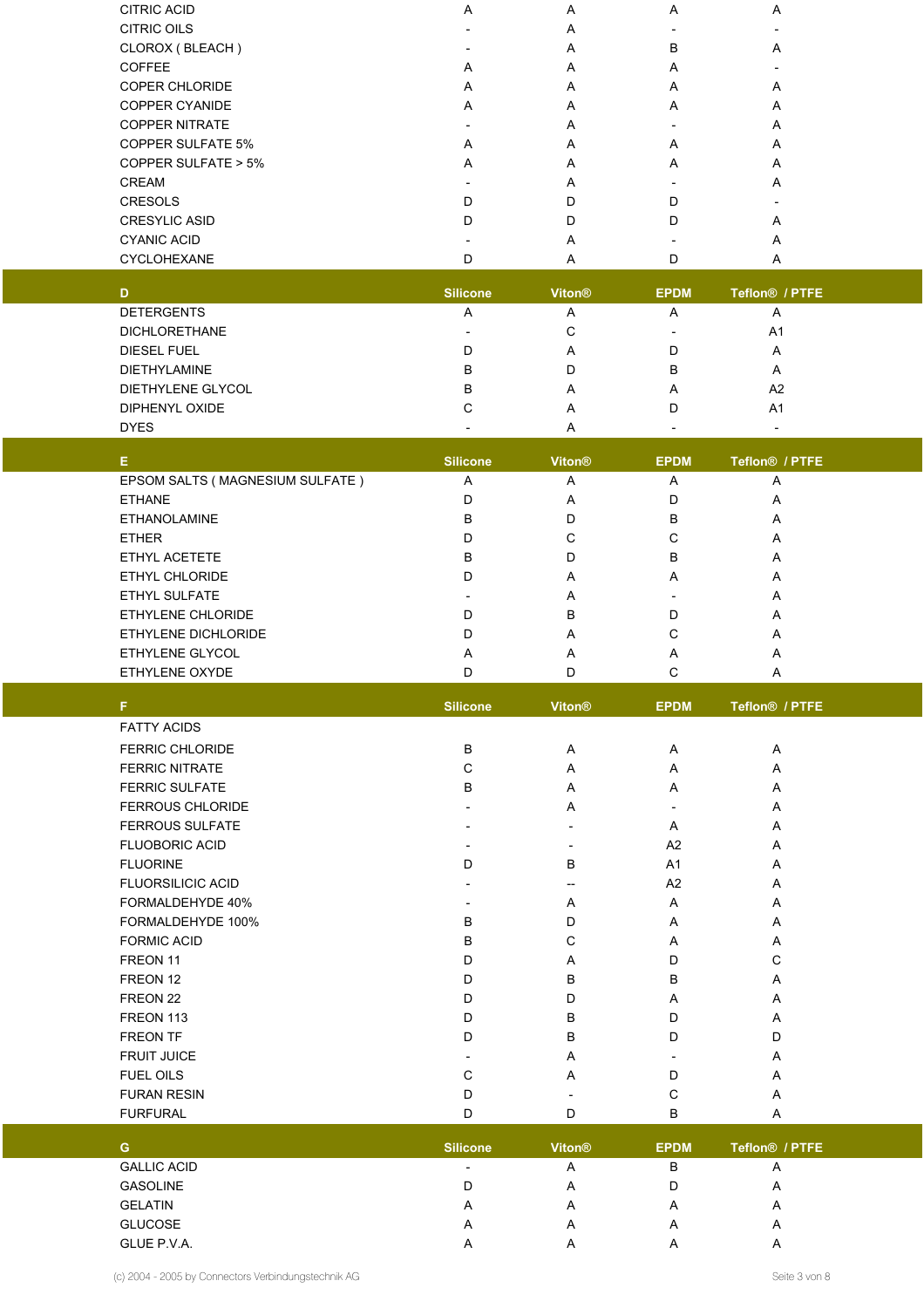| <b>GLYCERIN</b>                   | Α                    | Α                        | Α                        | Α                                            |  |
|-----------------------------------|----------------------|--------------------------|--------------------------|----------------------------------------------|--|
| <b>GLYCOLIC ACID</b>              | Α                    | Α                        | Α                        | Α                                            |  |
| <b>GOLD MONOCYANIDE</b>           |                      | Α                        |                          | D                                            |  |
| <b>GRAPE JUICE</b>                |                      | Α                        |                          | D                                            |  |
| <b>GREASE</b>                     |                      | Α                        |                          | Α                                            |  |
| $\mathsf{H}$                      | <b>Silicone</b>      | Viton®                   | <b>EPDM</b>              | Teflon <sup>®</sup> / PTFE                   |  |
| <b>HEPTAN</b>                     | D                    | A                        | D                        | Α                                            |  |
| <b>HEXANE</b>                     | D                    | Α                        | D                        | Α                                            |  |
| <b>HONY</b>                       |                      | Α                        |                          | Α                                            |  |
| HYDRAULIC OIL ( PETRO)            | C                    | Α                        | D                        | Α                                            |  |
| HYDRAULIC OIL (SYNTHETIC)         |                      | Α                        | $\overline{\phantom{a}}$ | Α                                            |  |
| <b>HYDRAZINE</b>                  | C                    | Α                        | Α                        | С                                            |  |
| <b>HYDROBROMIC ACID 20%</b>       | D                    | Α                        | A                        |                                              |  |
| <b>HYDROBROMIC ACID 100%</b>      | D                    | Α                        | Α                        | Α                                            |  |
| HYDROCHLORIC ACID, DRY GAS        |                      | $\overline{\phantom{a}}$ | $\overline{\phantom{a}}$ | Α                                            |  |
| <b>HYDROCHLORIC ACID 20%</b>      |                      | Α                        | $\overline{\phantom{a}}$ | Α                                            |  |
| <b>HYDROCHLORIC ACID 37%</b>      | B                    | Α                        | Α                        | Α                                            |  |
| HYDROCHLORIC ACID 100%            | D                    | Α                        | C                        | Α                                            |  |
| <b>HYDROCYANIC ACID</b>           |                      | Α                        | Α                        | Α                                            |  |
| HYDROCYANIC ACID (GAS 10%)        |                      | Α                        | Α                        | Α                                            |  |
| <b>HYDROFLUORIC ACID 20%</b>      | D                    | A1                       | A1                       | Α                                            |  |
| <b>HYDROFLUORIC ACID 50%</b>      | D                    | A1                       | A1                       | Α                                            |  |
| <b>HYDROFLUORIC ACID 75%</b>      | D                    | A1                       | C                        | Α                                            |  |
| <b>HYDROFLUORIC ACID 100%</b>     | D                    | A1                       | C                        | Α                                            |  |
| <b>HYDROFLUOSILICIC ACID 20%</b>  |                      | A                        | Α                        | Α                                            |  |
| <b>HYDROFLUOSILICIC ACID 100%</b> | D                    | A                        | Α                        | Α                                            |  |
| <b>HYDROGEN GAS</b>               | С                    | Α                        | Α                        | Α                                            |  |
| <b>HYDROGEN PEROXIDE 10%</b>      | В                    | Α                        |                          | Α                                            |  |
| <b>HYDROGEN PEROXIDE 30%</b>      | B                    | Α                        |                          | Α                                            |  |
| <b>HYDROGEN PEROXIDE 50%</b>      | В                    | Α                        | $\overline{\phantom{a}}$ | Α                                            |  |
| <b>HYDROGEN PEROXIDE 100%</b>     | B                    | Α                        | Α                        | Α                                            |  |
| HYDROGEN SULFIDE ( AQUA )         | C                    | D                        | Α                        | Α                                            |  |
| HYDROGEN SULFIDE (DRY)            | C                    | D                        | Α                        | Α                                            |  |
| <b>HYDROXYACETIC ACID 70%</b>     |                      | Α                        | Α                        |                                              |  |
|                                   |                      | Viton®                   | <b>EPDM</b>              | Teflon <sup>®</sup> / PTFE                   |  |
| Т                                 |                      |                          |                          |                                              |  |
| <b>INK</b>                        | <b>Silicone</b>      | A                        | $\overline{\phantom{a}}$ | D                                            |  |
| <b>IODINE</b>                     |                      | A                        | В                        | Α                                            |  |
| IODINE ( IN ALCOHOL )             |                      |                          |                          |                                              |  |
| <b>IODOFORM</b>                   |                      |                          | Α                        | С                                            |  |
| <b>ISOTANE</b>                    |                      | Α                        |                          |                                              |  |
| <b>ISOPROPYL ACETATE</b>          | D                    | D                        | В                        | Α                                            |  |
| <b>ISOPROPYL ETHER</b>            | D                    | D                        | D                        | A1                                           |  |
|                                   |                      |                          |                          |                                              |  |
| J.                                | <b>Silicone</b><br>D | <b>Viton®</b><br>A       | <b>EPDM</b><br>D         | Teflon <sup>®</sup> / PTFE<br>A              |  |
| JET FUEL (JP3, -4, -5)            |                      |                          |                          |                                              |  |
| $\mathsf{K}$                      | <b>Silicone</b>      | Viton®                   | <b>EPDM</b>              | Teflon <sup>®</sup> / PTFE                   |  |
| <b>KEROSINE</b>                   | D                    | Α                        | D                        | A                                            |  |
| <b>KETONES</b>                    |                      | D                        | D                        | A                                            |  |
| L.                                | <b>Silicone</b>      | Viton <sup>®</sup>       | <b>EPDM</b>              | Teflon <sup>®</sup> / PTFE                   |  |
| <b>LACQUERS</b>                   | D                    | D                        | D                        | Α                                            |  |
| <b>LACQUERS THINNERS</b>          | D                    | D                        | D                        | Α                                            |  |
| <b>LACTIC ACID</b>                | Α                    | Α                        | Α                        | Α                                            |  |
| LARD                              | В                    | Α                        | D                        | Α                                            |  |
| LATEX                             |                      | Α                        | Α                        | A                                            |  |
| <b>LEAD ACETATE</b>               | D                    | D                        | A                        | A                                            |  |
| <b>LEAD SULFAMATE</b>             | в                    | Α                        | Α                        | A <sub>1</sub>                               |  |
| <b>LIGROIN</b>                    | D                    | Α                        | D                        |                                              |  |
| <b>LIME</b>                       |                      | A                        | D                        | A1                                           |  |
| <b>LUBRICANTS</b>                 | D                    | A                        | D                        | Α                                            |  |
| <b>M</b>                          |                      | Viton <sup>®</sup>       | <b>EPDM</b>              |                                              |  |
| MAGNESIUM CARBONATE               | <b>Silicone</b>      | A                        | Α                        | Teflon <sup>®</sup> / PTFE<br>A <sub>1</sub> |  |

(c) 2004 - 2005 by Connectors Verbindungstechnik AG Seite 4 von 8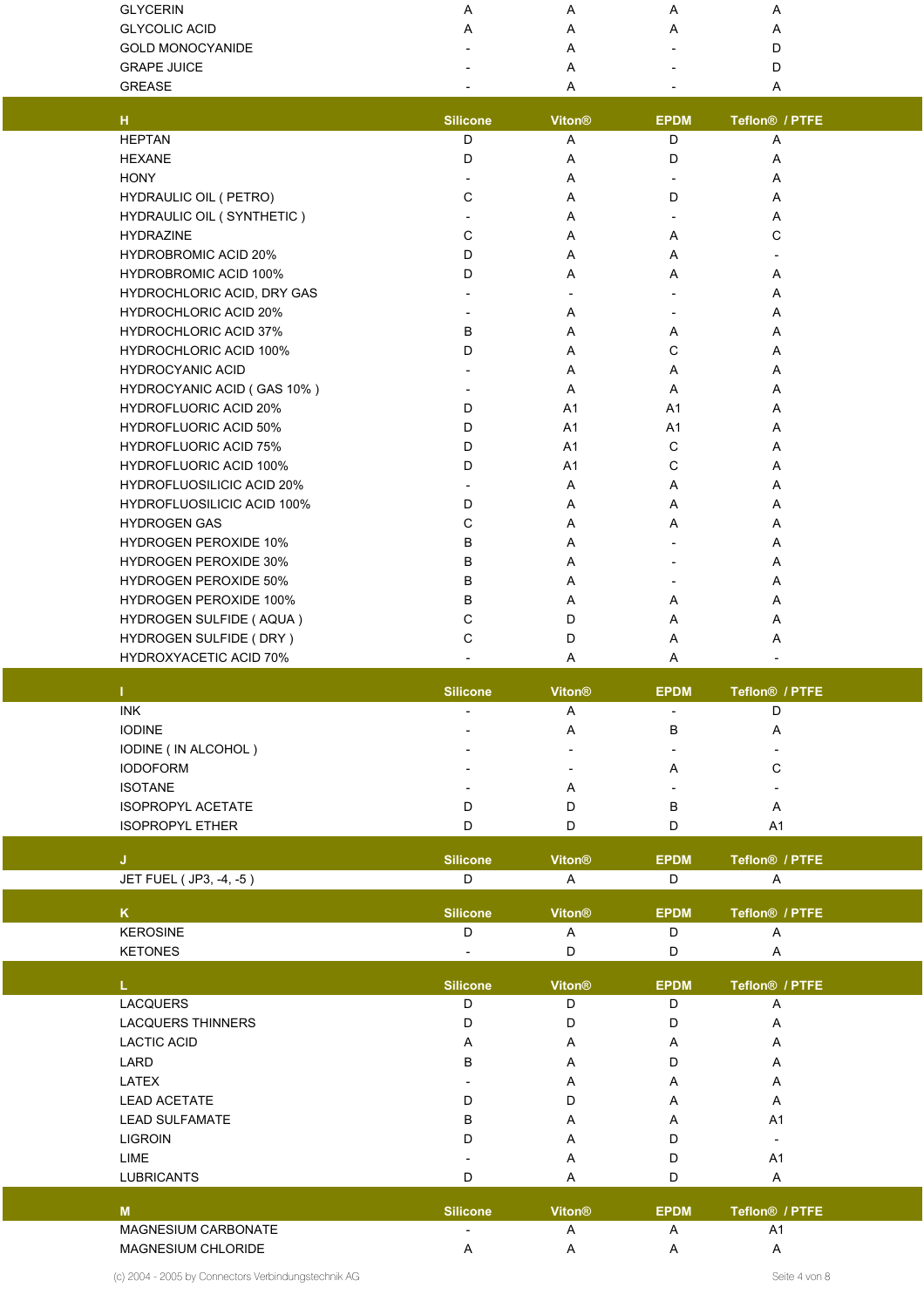| MAGNESIUM HYDROXIDE        | Α                        | Α | Α                        | Α |  |
|----------------------------|--------------------------|---|--------------------------|---|--|
| <b>MAGNESIUM NITRATE</b>   |                          | Α | Α                        | A |  |
| <b>MAGNESIUM OXIDE</b>     |                          | C |                          |   |  |
| <b>MAGNESIUM SULFATE</b>   | A                        | A | Α                        | A |  |
| <b>MALEIC ACID</b>         |                          | A | D                        | A |  |
| <b>MALEIC ANHYDRIDE</b>    |                          | A | D                        |   |  |
| <b>MALIC ACID</b>          | B                        | Α | D                        | Α |  |
| <b>MASH</b>                |                          | Α | A                        |   |  |
| <b>MAIONNAISE</b>          |                          | A |                          | D |  |
| <b>MELAMINE</b>            |                          | A | A                        | A |  |
| MERCURIC CHLORIDW (DILUTE) |                          | A | A                        | A |  |
| <b>MERCURIC CYANIDE</b>    |                          | Α |                          | Α |  |
| <b>MERCURY</b>             | $\overline{\phantom{a}}$ | Α | Α                        | A |  |
| METHANOL (METHYL ALCOHOL)  | A                        | A | A                        | A |  |
| <b>METHYL ACETATE</b>      | D                        | D | B                        | A |  |
| <b>METHYL ACRYLATE</b>     | D                        | D | B                        |   |  |
| METHYL ACETONE             |                          | Α |                          | Α |  |
| METHYL ALCOHOL 10%         | Α                        | D | Α                        | A |  |
| <b>METHYL BROMIDE</b>      |                          | A | D                        | A |  |
| METHYL BUTYL KETONE        | D                        | D | A                        |   |  |
| METHYL CELLOSOLVE          | D                        | D | A                        | A |  |
| <b>METHYL CHLORIDE</b>     | D                        | A | C                        | A |  |
| METHYL DICHLORIDE          |                          | Α | D                        |   |  |
| METHYL ETHYL KETONE        | D                        | D | D                        | A |  |
| METHYL ISOBUTYL KETONE     | D                        | D | C                        | A |  |
| METHYL IOSOPROPYL KETONE   | D                        | D | B                        |   |  |
| METHYL METHACRYLATE        | C                        | D | D                        |   |  |
| <b>METHYLAMIN</b>          |                          | D | A1                       | A |  |
| <b>MILK</b>                | Α                        | Α | Α                        | A |  |
| <b>MOLASSES</b>            |                          | Α |                          | A |  |
| <b>MUSTARD</b>             |                          | D | $\overline{\phantom{0}}$ | A |  |

| N                            | Silicone | <b>Viton®</b> | <b>EPDM</b> | Teflon <sup>®</sup> / PTFE |  |
|------------------------------|----------|---------------|-------------|----------------------------|--|
| <b>NAPHTA</b>                | D        | A             | D           | A                          |  |
| <b>NAPHTHALENE</b>           |          | A             |             | A                          |  |
| <b>NICKEL CHLORIDE</b>       | A        | A             | A           | А                          |  |
| NICKEL SULFATE               | A        | A             | A           | A                          |  |
| NITRATING ACIDE (<15% H2SO4) |          |               |             | A                          |  |
| NITRATING ACIDE (<1% ACID)   |          |               |             | A                          |  |
| NITRATING ACIDE (< 15% HNO3) |          |               |             | A                          |  |
| NITIRC ACID (5-10%)          |          | A             | B           | А                          |  |
| NITIRIC ACID (20%)           | D        | A             | B           | A                          |  |
| NITIRIC ACID (50%)           |          | A             |             | А                          |  |
| NITIRIC ACID (CONSENTRATED)  |          | A             |             | А                          |  |
| NITROUS ACID                 |          | A             | А           | А                          |  |
| <b>NITROBENZENE</b>          |          | B             |             | A                          |  |

| $\circ$                      | <b>Silicone</b> | <b>Viton®</b>            | <b>EPDM</b>                  | Teflon <sup>®</sup> / PTFE |  |
|------------------------------|-----------------|--------------------------|------------------------------|----------------------------|--|
| <b>OILS</b>                  |                 |                          |                              |                            |  |
| <b>ANILINE</b>               | D               | C                        | B                            | A                          |  |
| ANISE                        |                 | $\overline{\phantom{0}}$ | $\overline{\phantom{0}}$     | $\overline{\phantom{a}}$   |  |
| BAY                          |                 | Α                        | $\qquad \qquad \blacksquare$ | $\overline{\phantom{a}}$   |  |
| <b>BONE</b>                  |                 | A                        | $\overline{\phantom{0}}$     | $\overline{\phantom{a}}$   |  |
| <b>CASTOR</b>                | A               | A                        | B                            | Α                          |  |
| <b>CINNAMON</b>              |                 | A                        |                              |                            |  |
| <b>CITRIC</b>                |                 | A                        |                              | D                          |  |
| <b>CLOVE</b>                 |                 | A                        |                              |                            |  |
| <b>COCOA NUT</b>             | A               | A                        | C                            | A                          |  |
| <b>CODE LIVER</b>            | B               | A                        | A                            | Α                          |  |
| <b>CORN</b>                  | Α               | A                        | C                            | Α                          |  |
| <b>COTTON SEED</b>           | Α               | A                        | C                            | A                          |  |
| <b>CREOSOTE</b>              | D               | A                        | D                            | Α                          |  |
| DIESEL FUEL (20, 30, 40, 50) | D               | A                        | D                            | Α                          |  |
| FUEL (1, 2, 3, 5A, 5B, 6)    | C               | A                        | D                            | A                          |  |
| <b>GINGER</b>                |                 | A                        | A                            |                            |  |
| <b>LEMON</b>                 |                 | Α                        | D                            | Α                          |  |

(c) 2004 - 2005 by Connectors Verbindungstechnik AG Seite 5 von 8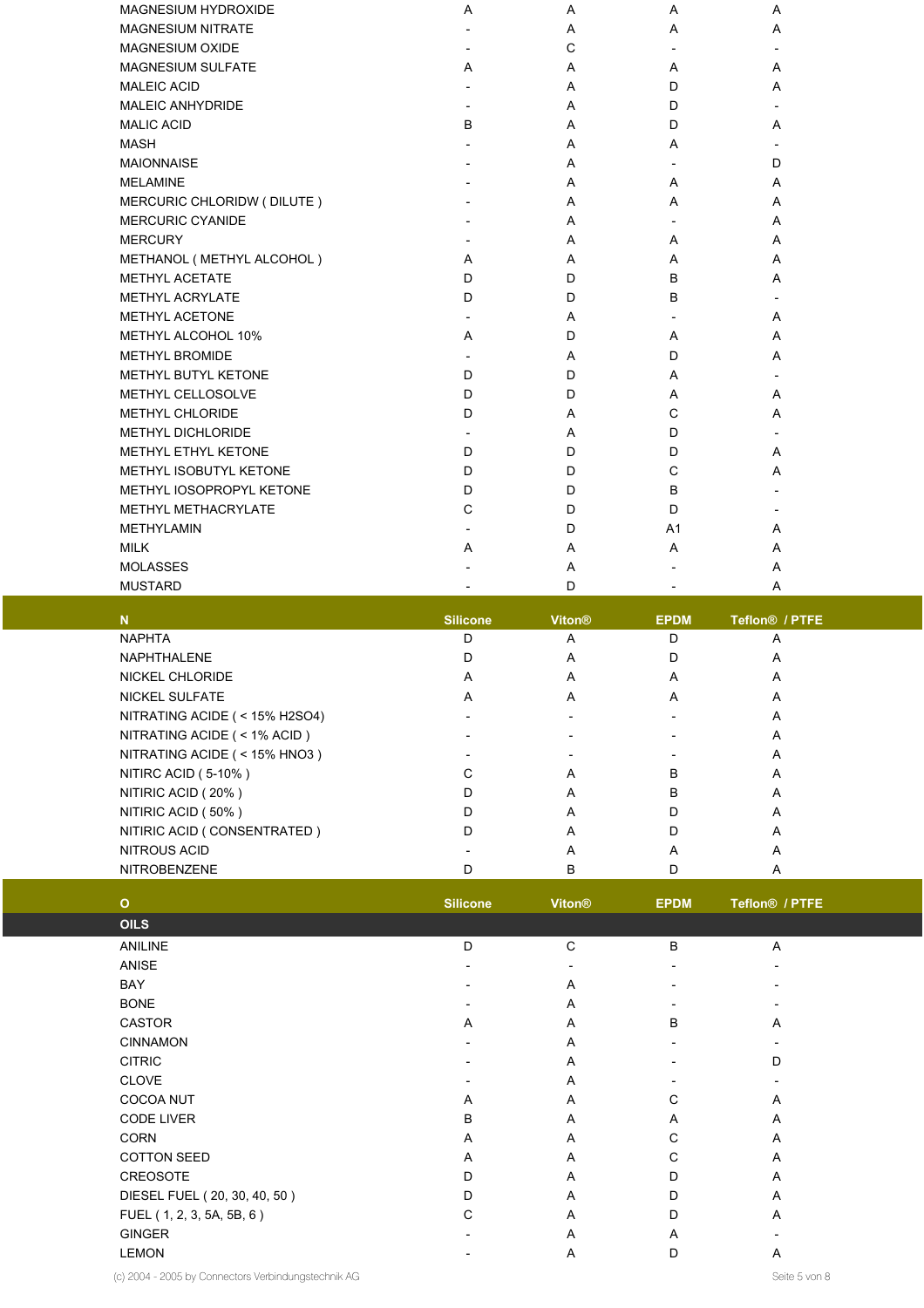| <b>LINSEED</b>       | Α | Α | C            | Α                        |
|----------------------|---|---|--------------|--------------------------|
| <b>MINERAL</b>       | C | A | D            | Α                        |
| <b>OLIVE</b>         | D | Α | B            | A <sub>1</sub>           |
| ORANGE               | D | A |              | $\overline{\phantom{a}}$ |
| <b>PALM</b>          |   | A |              |                          |
| <b>PEANUT</b>        | Α | Α | C            | Α                        |
| PEPERMINT            |   | Α |              | $\overline{\phantom{a}}$ |
| <b>PINE</b>          | D | Α | D            | Α                        |
| <b>RAPPESEED</b>     | D | Α | Α            |                          |
| <b>ROSIN</b>         |   | A |              | Α                        |
| <b>SESAM SEED</b>    |   | A |              | Α                        |
| <b>SILICONE</b>      | C | A | A            | Α                        |
| SOYBEAN              | A | A | $\mathsf{C}$ | Α                        |
| <b>SPERM</b>         |   | Α |              | $\overline{\phantom{a}}$ |
| <b>TANNING</b>       |   | A |              |                          |
| <b>TURBINE</b>       | D | Α | D            | Α                        |
| <b>OLEIC ACID</b>    | D | B | B            | Α                        |
| OLEUM 25%            | D | A | D            | Α                        |
| <b>OLEUM 100%</b>    | D | A | D            | Α                        |
| OXALIC ACID ( COLD ) | B | A | A            | A <sub>1</sub>           |

| P.                                      | <b>Silicone</b>          | Viton <sup>®</sup> | <b>EPDM</b> | Teflon <sup>®</sup> / PTFE |  |
|-----------------------------------------|--------------------------|--------------------|-------------|----------------------------|--|
| <b>PARAFIN</b>                          |                          | B                  | D           | Α                          |  |
| <b>PENTANE</b>                          | D                        | A                  | D           | Α                          |  |
| PERCHLORETHYLENE                        | D                        | A                  | D           | A                          |  |
| PETROLATUM                              |                          | A                  | Α           | C                          |  |
| <b>PHENOL (10%)</b>                     | D                        | A                  | B           | A                          |  |
| PHENOL (CARBOLIC ACID)                  | D                        | A                  | В           | Α                          |  |
| PHOSPHORIC ACID (<40%)                  | D                        | A                  | B           | A                          |  |
| PHOSPHORIC ACID (>40%)                  | C                        | A                  | B           | A                          |  |
| PHOSPHORIC ACID (CRUDE)                 | C                        | A                  | B           | A                          |  |
| PHOSPHORIC ACID ANHYDRIDE               |                          | A                  | B           |                            |  |
| PHOSPHORIC ACID (MOLTEN)                | $\overline{\phantom{a}}$ |                    |             |                            |  |
| PHOTOGRAPPHIC DEVELOPER                 | A                        | A                  | B           | A                          |  |
| PHOTHALIC ANHYDRIDE                     |                          | A                  | Α           | A                          |  |
| PICRIC ACID                             | D                        | A                  | B           | A                          |  |
| <b>POTASH</b>                           |                          | Α                  |             |                            |  |
| POTASSIUM BICARBONATE                   |                          | Α                  |             | A                          |  |
| POTASSIUM BROMIDE                       |                          | A                  | Α           | Α                          |  |
| POTASSIUM CHLORATE                      |                          | A                  | Α           | A                          |  |
| POTASSIUM CHLORIDE                      | A                        | A                  | Α           | A                          |  |
| POTASSIUM CHROMATE                      |                          | A                  | A           | A                          |  |
| POTASSIUM CYANIDE SOLUTIOS              | A                        | Α                  | A           | A <sub>1</sub>             |  |
| POTASSIUM DICHROMATE                    | A                        | Α                  | Α           | A                          |  |
| POTASSIUM FERROCYANIDE                  |                          | A                  | A           | A                          |  |
| POTASSIUM HYDROXIDE ( CLAUSTIC POTASH ) | $\mathsf{C}$             | B                  | Α           | Α                          |  |
| POTASSIUM NITRATE                       | A                        | A                  | A           | A                          |  |
| POTASSIUM PERMANGANATE                  | $\overline{\phantom{a}}$ | A                  | Α           | A                          |  |
| POTASSIUM SULFATE                       | A                        | A                  | Α           | A                          |  |
| POTASSIUM SULFIDE                       | A                        | A                  | A           | A                          |  |
| PROPANE (LIQUIFIED)                     | D                        | A                  | D           | A                          |  |
| PROPYLEN CLYCOL                         |                          | Α                  |             | A                          |  |
| <b>PYRIDINE</b>                         | D                        | D                  | B           | A                          |  |
| PYROGALLIC ACID                         |                          | Α                  |             | Α                          |  |

|                        | <b>Silicone</b>          | <b>Viton®</b>            | <b>EPDM</b>              | Teflon <sup>®</sup> / PTFE |  |
|------------------------|--------------------------|--------------------------|--------------------------|----------------------------|--|
| <b>ROSINS</b>          | $\overline{\phantom{a}}$ | $\overline{\phantom{0}}$ | $\overline{\phantom{0}}$ | А                          |  |
| <b>RUM</b>             | $\overline{\phantom{0}}$ |                          | $\overline{\phantom{0}}$ | $\overline{\phantom{0}}$   |  |
| <b>RUST INHIBITORS</b> |                          |                          | $\overline{\phantom{0}}$ | $\overline{\phantom{a}}$   |  |

|                       | <b>Silicone</b>          | <b>Viton®</b>            | <b>EPDM</b>              | Teflon <sup>®</sup> / PTFE |
|-----------------------|--------------------------|--------------------------|--------------------------|----------------------------|
| <b>SALAD DRESSING</b> | $\overline{\phantom{a}}$ |                          | -                        | $\overline{\phantom{a}}$   |
| <b>SEA WATER</b>      | A                        |                          | Α                        | Α                          |
| SHELLAC (BLEACHED)    | -                        | $\overline{\phantom{0}}$ | $\overline{\phantom{0}}$ | A                          |
| SHELLAC (ORANGE)      | $\overline{\phantom{0}}$ | $\overline{\phantom{0}}$ | $\overline{\phantom{0}}$ | Α                          |
| <b>SILICONE</b>       |                          |                          |                          |                            |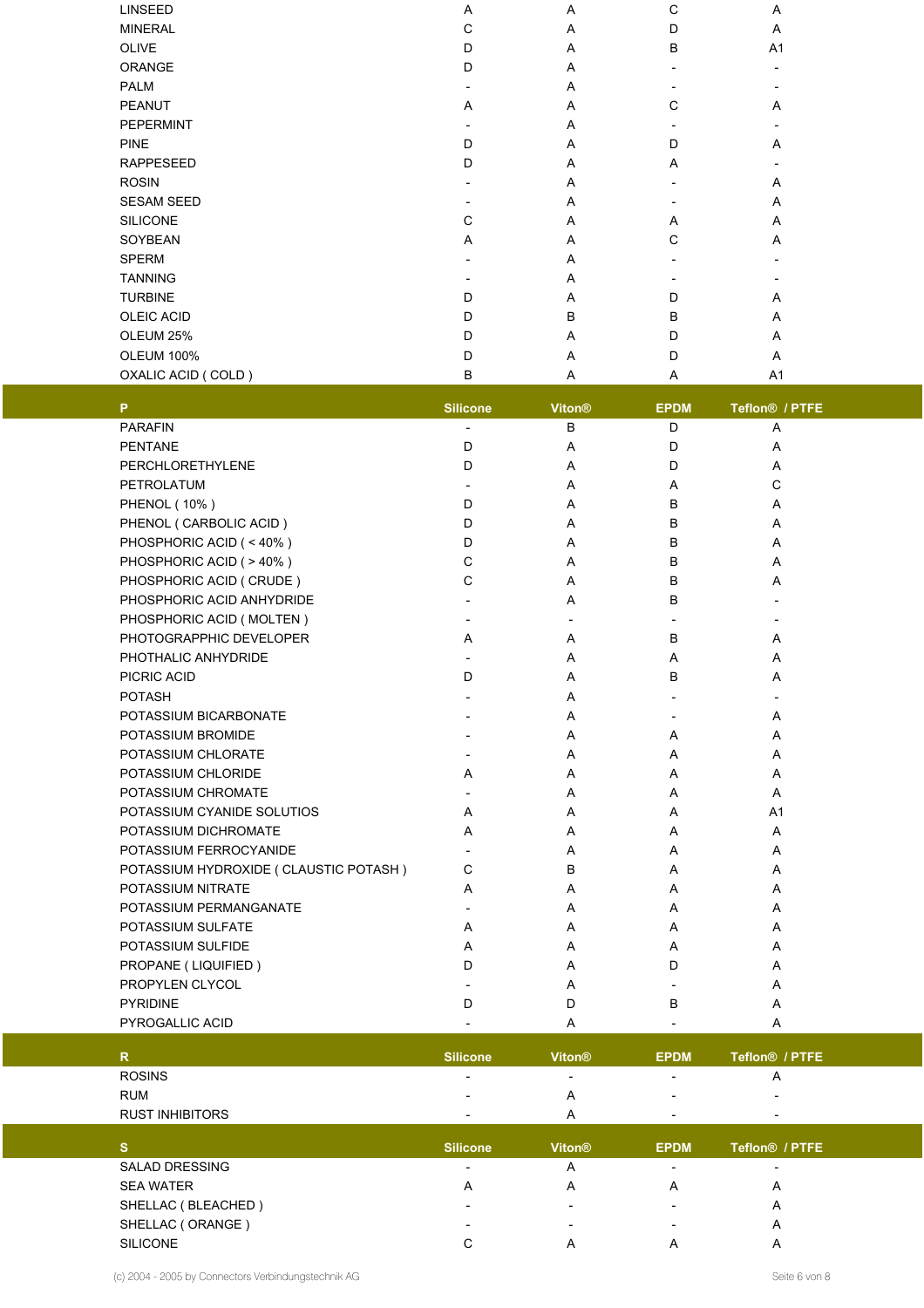| <b>SILVER BROMIDE</b>               | $\overline{\phantom{a}}$ |                          |                          | Α  |  |
|-------------------------------------|--------------------------|--------------------------|--------------------------|----|--|
| <b>SILVER NITRATE</b>               | Α                        | Α                        | Α                        | Α  |  |
| SOAP SOLUTIONS                      | Α                        | Α                        | Α                        | Α  |  |
| SODEA ASH (SEE SODIUM CARBONATE)    |                          |                          |                          |    |  |
| SODIUM ACETATE                      | D                        | D                        | A                        | Α  |  |
| SODIUM ALUMINATE                    | $\overline{\phantom{a}}$ | Α                        | Α                        | Α  |  |
| SODIUM BICARBONATE                  | D                        | Α                        | Α                        | Α  |  |
| <b>SODIUM BISULFATE</b>             | $\overline{\phantom{a}}$ | Α                        | Α                        | Α  |  |
| <b>SODIUM BISULFITE</b>             | Α                        | Α                        | Α                        | Α  |  |
| <b>SODIUM BORATE</b>                | Α                        | Α                        | Α                        | Α  |  |
| SODIUM CARBONATE                    | Α                        | Α                        | Α                        | Α  |  |
| SODIUM CHLORATE                     | $\overline{\phantom{a}}$ | Α                        | Α                        | Α  |  |
| SODIUM CHLORIDE                     | Α                        | Α                        | Α                        | Α  |  |
| SODIUM CHROMATE                     |                          | Α                        |                          | Α  |  |
| SODIUM CYANIDE                      | Α                        | Α                        | Α                        | Α  |  |
| SODIUM FLUORIDE                     |                          | Α                        | Α                        | A1 |  |
| SODIUM HYDROSULFITE                 |                          | Α                        |                          | Α  |  |
| SODIUM HYDROXIDE (20%)              | B                        | в                        | A                        | Α  |  |
| SODIUM HYDROXIDE (50%)              | B                        | B                        | A                        | A  |  |
| SODIUM HYDROXIDE (80%)              | C                        | в                        | Α                        | A1 |  |
| SODIUM HYPOCHLORITE (<20%)          | В                        | Α                        | B                        | Α  |  |
| SODIUM HYPOCHLORITE (100%)          | В                        | Α                        | B                        | Α  |  |
| SODIUM HYPOSILFATE                  |                          | $\overline{\phantom{a}}$ |                          | Α  |  |
| SODIUM METAPHOSPHATE                |                          | Α                        | Α                        | Α  |  |
| SODIUM METASILICATE                 | $\overline{\phantom{a}}$ | Α                        | Α                        | A  |  |
| <b>SODIUM NITRATE</b>               | D                        | Α                        | Α                        | A  |  |
| SODIUM PERBORATE                    | B                        | Α                        | Α                        | Α  |  |
| SODIUM PEROXIDE                     | D                        | Α                        | Α                        | Α  |  |
| SODIUM POLYPHOSPHATE                | D                        | Α                        | Α                        | Α  |  |
| SODIUM SILICATE                     | $\overline{\phantom{a}}$ | Α                        | Α                        | Α  |  |
| SODIUM SULFATE                      | Α                        | Α                        | Α                        | Α  |  |
| SODIUM SULFIDE                      | Α                        | Α                        | Α                        | Α  |  |
| SODIUM SULFITE                      | Α                        | Α                        | Α                        | A  |  |
| SODIUM TETRABORATE                  |                          | Α                        |                          | Α  |  |
| SODIUM THIOSULFATE (HYPO)           | Α                        | Α                        | Α                        | Α  |  |
| SORGHUM                             |                          | Α                        | $\overline{\phantom{0}}$ |    |  |
| <b>SOY SAUCE</b>                    |                          |                          |                          |    |  |
| <b>STANNIC CHLORIDE</b>             | В                        | Α<br>Α                   | В                        |    |  |
| <b>STANNIC FLUOBORATE</b>           |                          | Α                        |                          | A  |  |
| <b>STANNOUS CHLORIDE</b>            | В                        | Α                        | Α                        | Α  |  |
| <b>STRACH</b>                       | D                        | Α                        | Α                        | Α  |  |
| <b>STEARIC ACID</b>                 | $\overline{\phantom{a}}$ | Α                        | В                        | Α  |  |
| STODDARD SOLVENT                    | D                        | Α                        | D                        | Α  |  |
| <b>STYRENE</b>                      | D                        | B                        | D                        | Α  |  |
| SUGAR (LIQUIDS)                     | Α                        | Α                        | Α                        | Α  |  |
| SULFATE (LIQUORS)                   |                          | Α                        | Α                        | Α  |  |
| <b>SULFUR CHLORIDE</b>              | $\mathsf C$              | Α                        | D                        | Α  |  |
| SULFUR DIOXIDE                      | В                        | Α                        |                          | Α  |  |
|                                     | В                        | Α                        | Α<br>Α                   | Α  |  |
| SULFUR DIOXIDE (DRY)                | D                        | Α                        | В                        | A  |  |
| SULFUR TRIOXIDE (DRY)               |                          |                          |                          |    |  |
| SULFURIC ACID (<10%)                | D<br>D                   | Α                        | В<br>B                   | Α  |  |
| <b>SULFURIC ACID ( &lt; 10-75%)</b> |                          | Α                        |                          | Α  |  |
| SULFURIC ACID ( < 75-100% )         | D                        | Α                        | В                        | Α  |  |
| SULFURIC ACID (HOT CONC)            | D                        | Α                        | D                        | Α  |  |
| SULFURIC ACID ( COLD CONC )         | D                        | Α                        | В                        | Α  |  |
| SULFUROUS ACID                      | D                        | Α                        | В                        | Α  |  |
| SULFURYL CHLORIDE                   |                          |                          |                          | Α  |  |

|                            | <b>Silicone</b> | <b>Viton<sup>®</sup></b> | <b>EPDM</b>              | Teflon <sup>®</sup> / PTFE |  |
|----------------------------|-----------------|--------------------------|--------------------------|----------------------------|--|
| <b>TALLOW</b>              |                 | A                        | $\overline{\phantom{0}}$ | A                          |  |
| <b>TANNIC ACID</b>         | в               | A                        |                          | A                          |  |
| <b>TANNING LIQUORS</b>     |                 | A                        | B                        | А                          |  |
| <b>TARTARIC ACID</b>       | A               | A                        | В                        | A                          |  |
| <b>TETRACHLOROETHANE</b>   |                 | $\overline{A}$           |                          | А                          |  |
| <b>TETRACHLOROETHYLENE</b> | -               | Ħ                        |                          |                            |  |